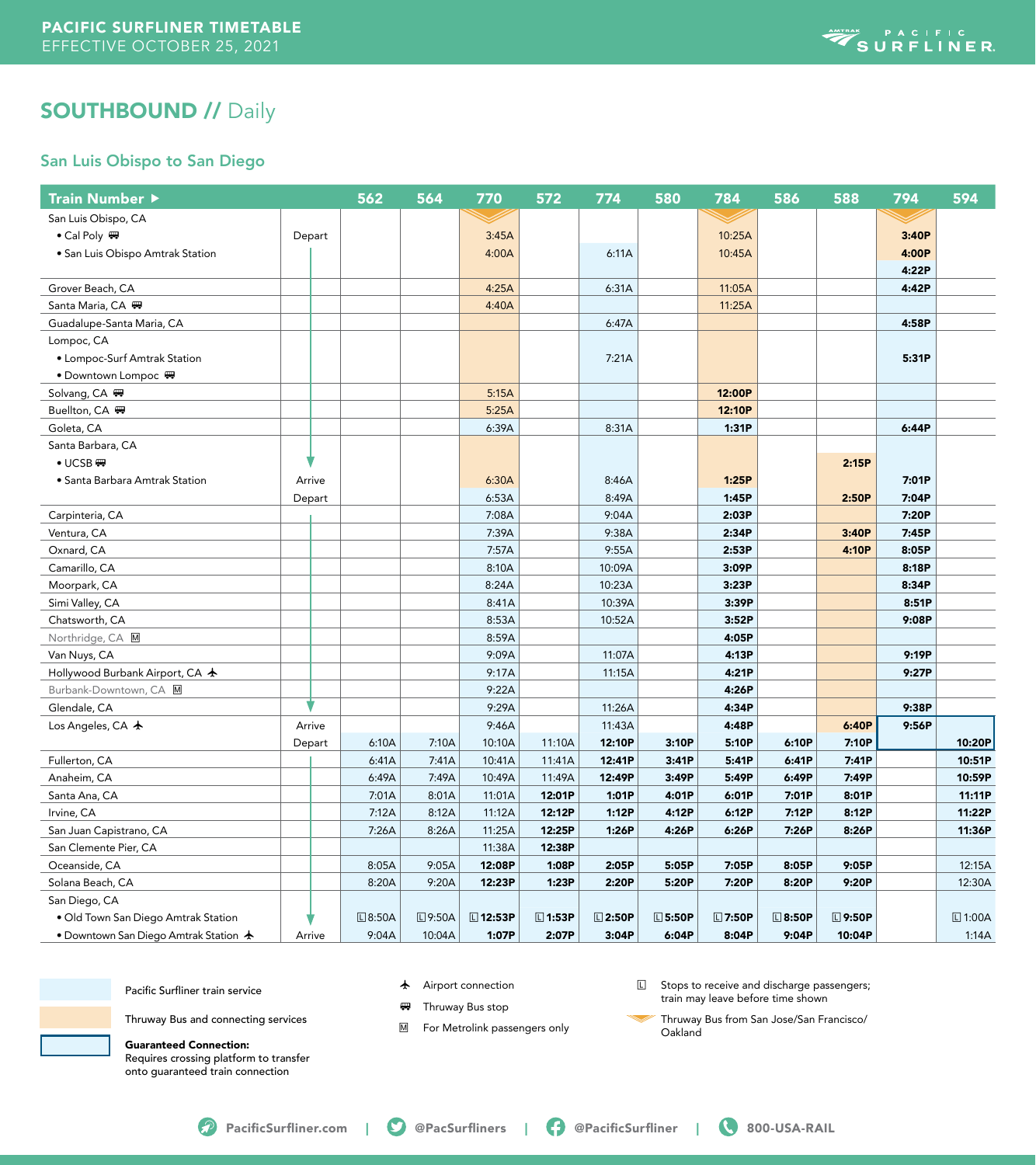

# NORTHBOUND // Daily

### San Diego to San Luis Obispo

| <b>Train Number ▶</b>                          |        | 761           |       | 765             | 567   | 573    | 777           | 581   | 583   | 785             | 591    | 595    |
|------------------------------------------------|--------|---------------|-------|-----------------|-------|--------|---------------|-------|-------|-----------------|--------|--------|
| San Diego, CA                                  |        |               |       |                 |       |        |               |       |       |                 |        |        |
| • Downtown San Diego Amtrak Station $\bigstar$ | Depart |               | 4:01A | 6:01A           | 7:01A | 10:01A | 12:01P        | 2:01P | 3:01P | 4:01P           | 7:01P  | 9:01P  |
| · Old Town San Diego Amtrak Station            |        |               | 4:10A | 6:10A           | 7:10A | 10:10A | 12:10P        | 2:10P | 3:10P | 4:10P           | 7:10P  | 9:10P  |
| Solana Beach, CA                               |        |               | 4:40A | 6:40A           | 7:40A | 10:40A | 12:40P        | 2:40P | 3:40P | 4:40P           | 7:40P  | 9:40P  |
| Oceanside, CA                                  |        |               | 4:57A | 6:57A           | 7:57A | 10:57A | 12:57P        | 2:57P | 3:57P | 4:57P           | 7:57P  | 9:57P  |
| San Clemente Pier, CA                          |        |               |       |                 |       |        |               |       | 4:20P | 5:20P           |        |        |
| San Juan Capistrano, CA                        |        |               | 5:34A | 7:34A           | 8:34A | 11:34A | 1:34P         | 3:34P | 4:37P | 5:37P           | 8:34P  | 10:34P |
| Irvine, CA                                     |        |               | 5:49A | 7:49A           | 8:49A | 11:49A | 1:49P         | 3:49P | 4:52P | 5:52P           | 8:49P  | 10:49P |
| Santa Ana, CA                                  |        |               | 6:01A | 8:01A           | 9:01A | 12:01P | 2:01P         | 4:01P | 5:04P | 6:04P           | 9:01P  | 11:01P |
| Anaheim, CA                                    |        |               | 6:10A | 8:10A           | 9:10A | 12:10P | 2:10P         | 4:10P | 5:13P | 6:13P           | 9:10P  | 11:10P |
| Fullerton, CA                                  |        |               | 6:18A | 8:18A           | 9:18A | 12:18P | 2:18P         | 4:18P | 5:21P | 6:21P           | 9:18P  | 11:18P |
| Los Angeles, CA $\bigstar$                     | Arrive |               | 6:57A | 8:57A           | 9:57A | 12:57P | 2:57P         | 4:57P | 6:00P | 6:57P           | 9:57P  | 11:57P |
|                                                | Depart |               | 7:13A | 9:13A           |       |        | 3:13P         |       |       | 7:13P           | 10:10P |        |
| Glendale, CA                                   |        |               | 7:26A | 9:26A           |       |        | 3:26P         |       |       | 7:26P           | 10:25P |        |
| Burbank-Downtown, CA M                         |        |               | 7:33A |                 |       |        | 3:33P         |       |       |                 |        |        |
| Hollywood Burbank Airport, CA ★                |        |               | 7:39A | 9:36A           |       |        | 3:39P         |       |       | 7:36P           | 10:50P |        |
| Van Nuys, CA                                   |        |               | 7:47A | 9:44A           |       |        | 3:47P         |       |       | 7:44P           | 11:10P |        |
| Northridge, CA M                               |        |               | 7:55A |                 |       |        | 3:55P         |       |       |                 |        |        |
| Chatsworth, CA                                 |        |               | 8:02A | 9:59A           |       |        | 4:01P         |       |       | 7:59P           | 11:30P |        |
| Simi Valley, CA                                |        |               | 8:14A | 10:11A          |       |        | 4:13P         |       |       | 8:11P           | 11:45P |        |
| Moorpark, CA                                   |        |               | 8:27A | 10:24A          |       |        | 4:26P         |       |       | 8:25P           | 11:55P |        |
| Camarillo, CA                                  |        |               | 8:41A | 10:36A          |       |        | 4:41P         |       |       | 8:47P           | 12:05A |        |
| Oxnard, CA                                     |        |               | 8:56A | 10:51A          |       |        | 4:52P         |       |       | 8:59P           | 12:20A |        |
| Ventura, CA                                    |        |               | 9:10A | 11:05A          |       |        | 5:06P         |       |       | 9:13P           | 12:35A |        |
| Carpinteria, CA                                |        |               | 9:36A | 11:30A          |       |        | 5:28P         |       |       | 9:35P           | 12:55A |        |
| Santa Barbara, CA                              |        |               |       |                 |       |        |               |       |       |                 |        |        |
| • Santa Barbara Amtrak Station                 | Arrive | <b>□9:55A</b> |       | <b>□ 11:50A</b> |       |        | <b>□5:46P</b> |       |       | $\square$ 9:59P |        |        |
|                                                | Depart |               | 9:58A | 11:55A          |       |        | 5:49P         |       |       | 10:05P          | 1:15A  |        |
| $\bullet$ UCSB $\blacksquare$                  |        |               |       |                 |       |        |               |       |       |                 | 1:35A  |        |
| Goleta, CA                                     |        | 10:11A        |       | 12:03P          |       |        | 6:05P         |       |       | 10:12P          |        |        |
| Solvang, CA <sub>™</sub>                       |        |               |       | 12:45P          |       |        |               |       |       | 10:50P          |        |        |
| Buellton, CA 四                                 |        |               |       | 12:55P          |       |        |               |       |       | 10:55P          |        |        |
| Lompoc, CA                                     |        |               |       |                 |       |        |               |       |       |                 |        |        |
| ● Downtown Lompoc #                            |        |               |       |                 |       |        |               |       |       |                 |        |        |
| • Lompoc-Surf Amtrak Station                   |        | 11:20A        |       |                 |       |        | 7:22P         |       |       |                 |        |        |
| Guadalupe-Santa Maria, CA                      |        | 11:54A        |       |                 |       |        | 7:56P         |       |       |                 |        |        |
| Santa Maria, CA 冊                              |        |               |       | 1:25P           |       |        |               |       |       | 11:35P          |        |        |
| Grover Beach, CA                               |        | 12:09P        |       | 1:45P           |       |        | 8:11P         |       |       | 12:00A          |        |        |
| San Luis Obispo, CA                            |        |               |       |                 |       |        |               |       |       |                 |        |        |
| • San Luis Obispo Amtrak Station               | Arrive | 12:39P        |       | 2:10P           |       |        | 8:46P         |       |       | 12:25A          |        |        |
|                                                | Depart | 12:45P        |       | 2:15P           |       |        |               |       |       | 12:30A          |        |        |
| • Cal Poly ₩                                   | Arrive | 12:55P        |       | 2:25P           |       |        |               |       |       | 12:40A          |        |        |

Pacific Surfliner train service

 $\bigstar$  Airport connection

**FF** Thruway Bus stop

Thruway Bus and connecting services

M For Metrolink passengers only

L Stops to receive and discharge passengers; train may leave before time shown

 Thruway Bus to San Jose/San Francisco/ Oakland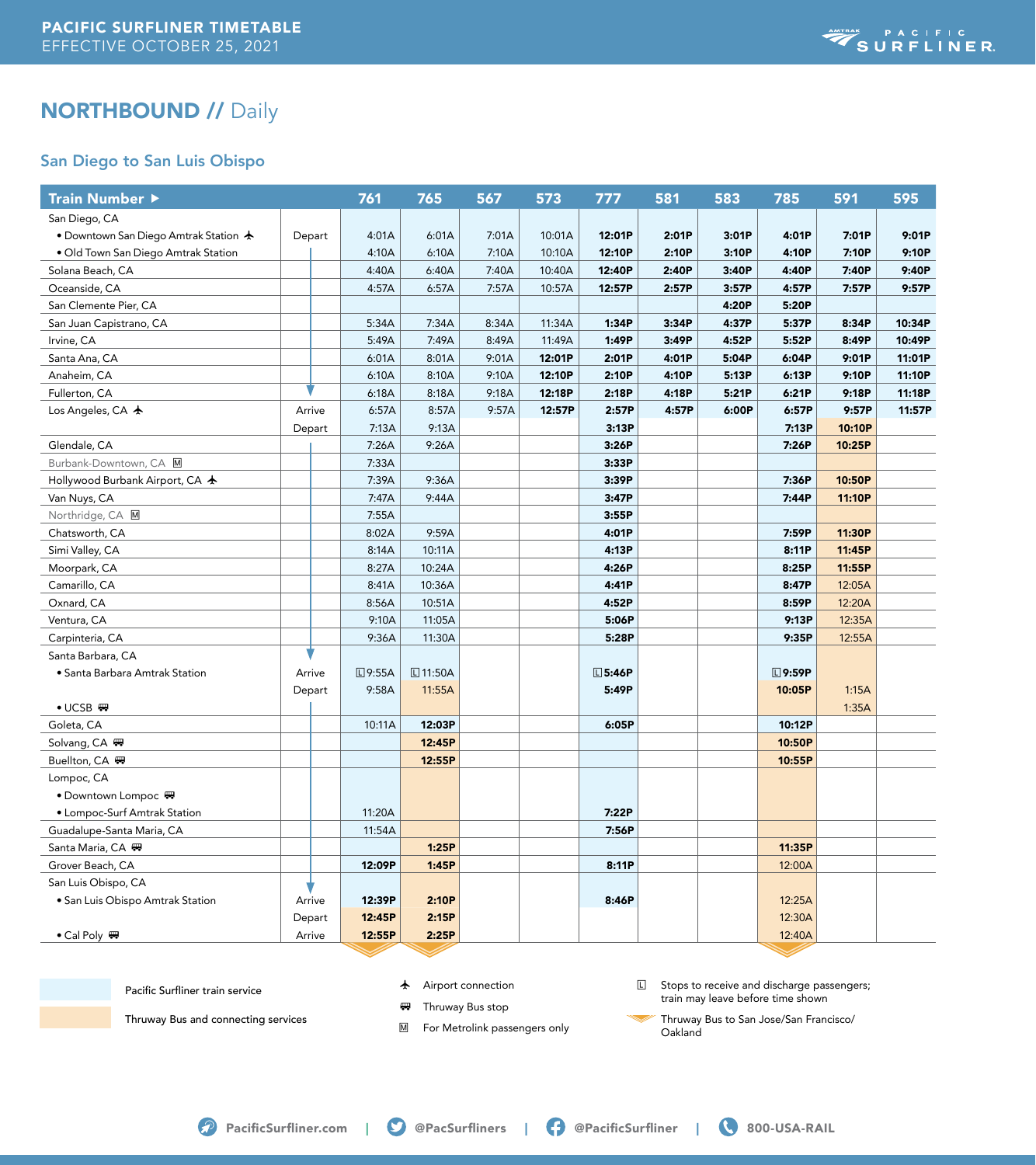# SURFLINER

## PACIFIC SURFLINER THRUWAY BUS CONNECTIONS // Daily

#### EASTBOUND // Fullerton to Indio

| <b>Connecting Train Number ▶</b>          | 770 / 567 | 774 / 580 / 581 |                |               |
|-------------------------------------------|-----------|-----------------|----------------|---------------|
| Thruway Bus Number ▶                      | 4968      | 4984            |                |               |
| Fullerton, CA                             |           | Depart          | C 11:00A       | <b>C4:50P</b> |
| Riverside, CA (Amtrak/Metrolink)          |           |                 | <b>回11:50A</b> | <b>回5:45P</b> |
| Cabazon, CA (Morongo Casino Hotel)        |           |                 | <b>回12:30P</b> | <b>回6:25P</b> |
| Palm Springs, CA                          |           |                 |                |               |
| • Downtown                                |           |                 | <b>D1:00P</b>  | <b>回6:55P</b> |
| • Airport $\bigstar$                      |           |                 | <b>回1:10P</b>  | <b>回7:00P</b> |
| Palm Desert, CA (Palm Desert Town Center) |           |                 |                | <b>回7:30P</b> |
| La Quinta, CA (La Quinta Town Center)     |           |                 |                | <b>D7:40P</b> |
| Indio, CA (Hwy 11 at Monroe)              | Arrive    |                 |                | <b>回7:50P</b> |

#### WESTBOUND // Indio to Fullerton

| Connecting Train Number ▶                 | 572 / 573 / 777 | 583 / 784 / 785 |                |               |
|-------------------------------------------|-----------------|-----------------|----------------|---------------|
| Thruway Bus Number ▶                      | 4967            | 4985            |                |               |
| Indio, CA (Hwy 11 at Monroe)              | Depart          |                 | 6:50A          |               |
| La Quinta, CA (La Quinta Town Center)     |                 |                 | <b>R 7:00A</b> |               |
| Palm Desert, CA (Palm Desert Town Center) |                 |                 | <b>R 7:15A</b> |               |
| Palm Springs, CA                          |                 |                 |                |               |
| • Airport $\bigstar$                      |                 |                 | R 7:45A        | 2:00P         |
| • Downtown                                |                 |                 | <b>R7:50A</b>  | <b>R2:10P</b> |
| Cabazon, CA (Morongo Casino Hotel)        |                 |                 | <b>R8:20A</b>  | <b>R2:35P</b> |
| Riverside, CA (Amtrak/Metrolink)          |                 |                 | 9:00A          | <b>R3:25P</b> |
| Fullerton, CA                             | Arrive          |                 | $\Box$ 10:05A  | <b>C4:25P</b> |

NOTE: All Pacific Surfliner Thruway Bus connections require advance reservations.

Thruway Bus and connecting services

- $\bigstar$  Airport connection
- C Train connection
- D Stops only to discharge passengers; bus may leave before time shown
- R Stops only to receive passengers

For other Thruway Bus routes, go to PacificSurfliner.com/Thruway

**P** PacificSurfliner.com | **O** @PacSurfliners | **C** @PacificSurfliner | **8** 800-USA-RAIL